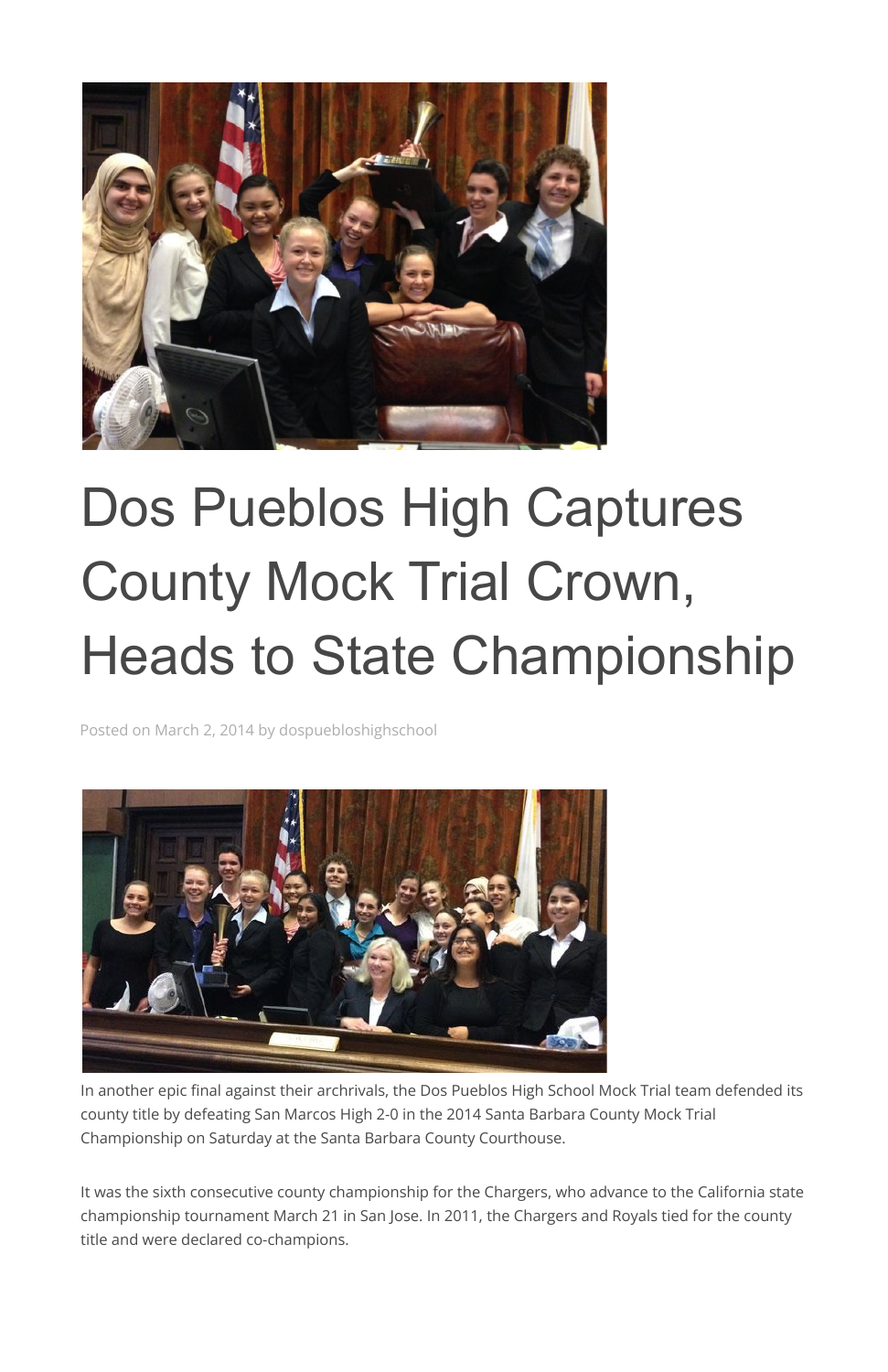The county championship continues an impressive run for Dos Pueblos, which also finished fourth at the Empire World Invitational tournament last October in New York City.

"I am so incredibly proud of our entire team, which is really more of a family at this point," captain and defense pretrial attorney Delia Bullock said. "From our freshmen to our seniors, everyone really stepped up to the plate bringing confidence and poise to the courtroom."

It was standing room only as spectators packed Departments 2 and 4 to see the two perennial finalists square off for the seventh straight year.

"Competing against San Marcos could not have been more rewarding," Matthys said. "The level at which we compete against each other lets both of the teams rise to a level that is unprecedented."

This year's fictional case was the murder trial "People vs. Rae Concha." In the case, a high school student named Jason Johnson collapsed and died during marching band practice with Adderall in his system. A witness came forward to say that Rae Concha is a drug dealer and sold Johnson the Adderall that morning, knowing that he had a severe heart condition. Concha was charged with two counts, possession with intent to sell, and second-degree murder for acting with implied malice and reckless disregard for human life.



The case also included a pretrial argument to exclude evidence after the police officer climbed up onto the defendant's car to get a better look at alleged evidence. The defense argued that this violated Concha's Fourth Amendment protection against unreasonable search and seizure.

For defense lead attorney Madeline Matthys, who had been a starting defense attorney for DP for four straight years, this year's final with San Marcos was her toughest yet.

The Chargers had the unique challenge of facing DP's junior varsity squad in the morning semifinal

round. In the other semifinal, San Marcos defeated Santa Barbara High School. Attorney Steve Amerikaner of Brownstein Hyatt Farber Schreck presided over the two championship trials.

Bullock and the team now look forward to preparing to make a run at the state tournament. Two years ago, the Chargers advanced through the 36-team tournament to the final round, where [they fell short](http://www.noozhawk.com/article/032512_la_reina_dos_pueblos_mock_trial) against their rival La Reina High School of Thousand Oaks.

"It is such an honor and thrill to be able to continue on to the state finals, especially when we faced such tough competition from San Marcos," Bullock said.